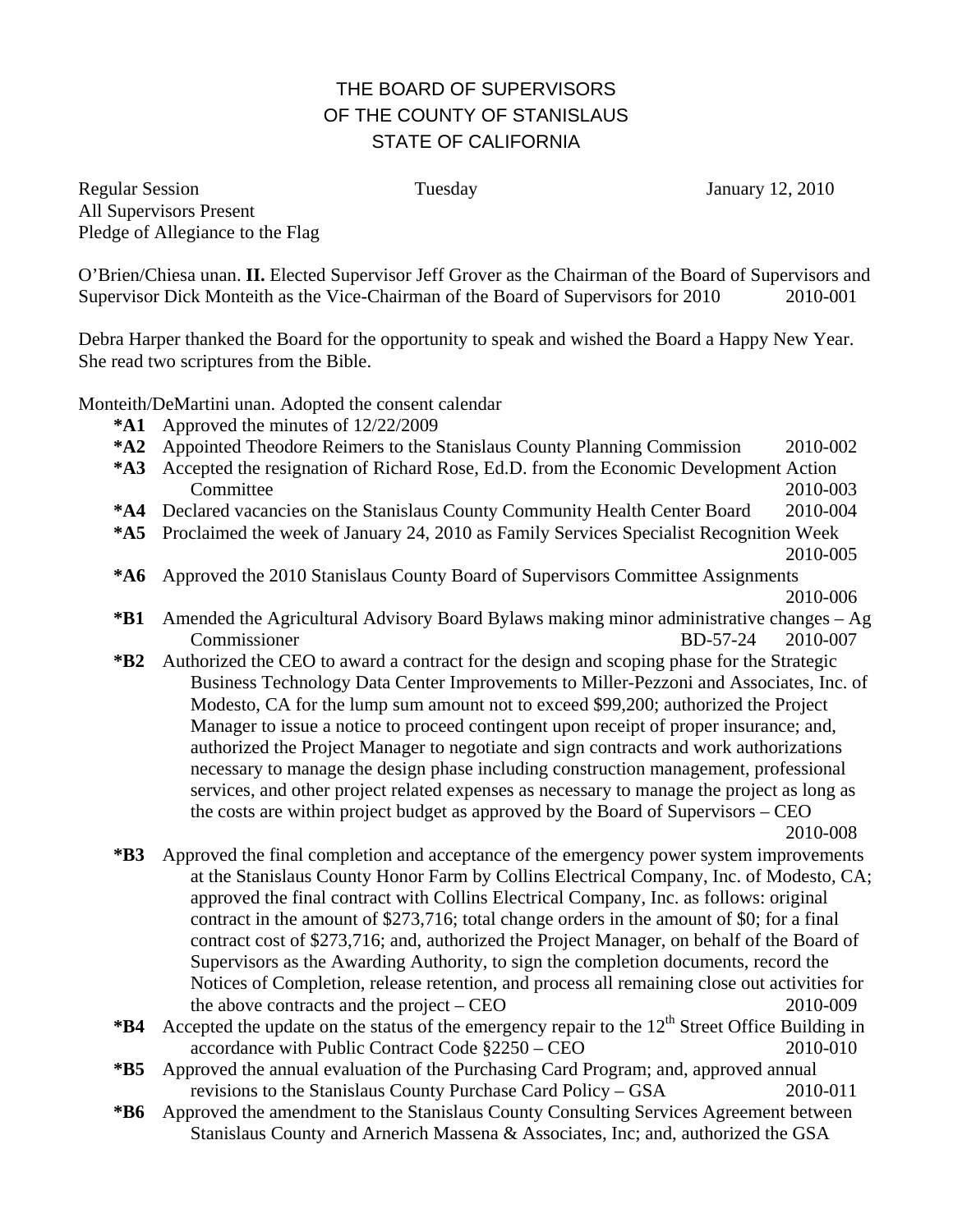Director to sign the amendment and future revisions to the Scope of Services as necessary – Risk Management 2010-012

- **\*B7** Set a public hearing for 02/02/2010, at 9:20 a.m., to adopt a Mitigated Negative Declaration and Mitigation Monitoring and Reporting Plan for the Fink Road Landfill In-Fill Project – DER 2010-013
- **\*B8** Approved the reappointment of Attorney Michael G. Loeffler, Steve Benak, M.D., and Betty King, R.N. to the Indigent Health Care Program (IHCP) fair hearing panel for the period of 01/01/2010 through 12/31/2012; and, appointed Debbie Lewis, R.N. as an alternate nurse panel member to the Indigent Health Care Program (IHCP) fair hearing panel for a three (3) year term beginning 01/01/2010 and ending 12/31/2012 – HSA 2010-014
- **\*B9** Approved the submission by the HSA of an application for funding to the California Department of Public Health, Office of Family Planning, for the Teen Pregnancy Prevention Community Challenge Grant (CCG) Program (Request for Application RFA 10-95001) for the period beginning 07/01/2010 and ending 06/30/2015; and, authorized the HSA Managing Director, or her Designee, to sign the agreement, and any amendments thereafter, and accept the funds, if awarded – HSA 2010-015
- **\*B10** Approved awarding a contract for professional architectural design services for the development of plans and specifications for the construction of a new Juvenile Commitment Facility to Lionakis of Sacramento, CA for the lump sum amount not to exceed \$1,867,336 for the first phase of design; authorized the Project Manager to issue a Notice to Proceed with schematic design, contingent upon receipt of proper insurance and bonds; and, authorized the Project Manager to negotiate and sign contracts and work authorizations necessary to manage the schematic design phase including construction management, professional services, and other project related costs consistent with the previously approved project budget – CEO 2010-016
- **\*C1** Approved the purchase agreement to acquire road right-of-way easement for the Las Palmas Avenue at Sycamore Avenue Intersection Project (Parcel Owner Manuel Romero, APN: 048-003-048); authorized the Chairman of the Board to execute the agreement; directed the Auditor-Controller to make the necessary budget adjustments per the financial transaction sheet; and, directed the Auditor-Controller to issue a warrant in the total amount of \$21,916, payable to Chicago Title Company, for the purchase amount of \$20,416 and \$1,500 for estimated escrow fees and title insurance – PW 2010-017
- **\*C2** Pursuant to the Street and Highway Code §8334, finds that the 20-foot access road located within the south half of the westerly 20 feet of Lot 14 of the Subdivision Map for Carmichael Colony, described herein, is not required for street or highway purposes; and, adopted a resolution to summarily vacate the 20-foot access road located within the south half of the westerly 20 feet of Lot 14 of the Subdivision Map for Carmichael Colony – PW 2010-018
- **\*C3** Finds that Ordinance C.S. 1069 is not subject to CEQA (Public Resources Code, §2100 et. seq.); introduced and waived the first reading of Ordinance C.S. 1069 amending Title 11, §11.04.060 of the Stanislaus County Code, amending a speed zone on Las Palmas Avenue in the Patterson area – PW 2010-019
- **\*C4** Adopted a resolution of necessity to acquire real property or interest in real property by eminent domain for the State Route 219 widening project, parcel owner Carl S. Boyett, Co-Trustee, et al., for APN: 046-010-026, and made the findings contained therein – PW 2010-020
- **\*C5 A**dopted a resolution of necessity to acquire real property or interest in real property by eminent domain for the State Route 219 widening project, parcel owner Helder Garcia, et ux., for APN: 004-069-034, and made the findings contained therein – PW 2010-021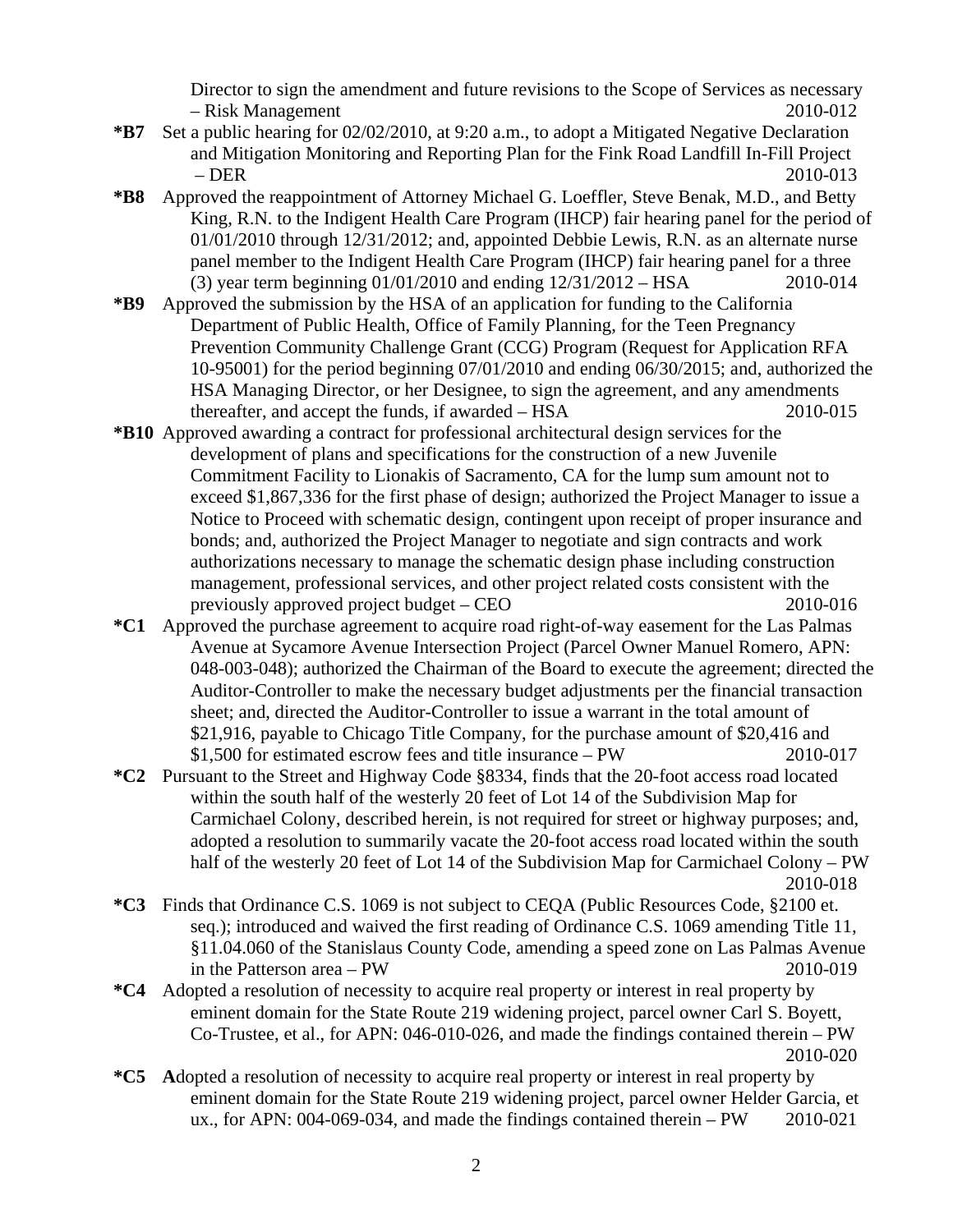- **\*C6** Adopted a resolution of necessity to acquire real property or interest in real property by eminent domain for the State Route 219 widening project, parcel owner Oscar Rudolph Wedegaertner Trustee, et ux., for APN: 046-006-005 and APN: 046-006-006, and made the findings contained therein – PW 2010-022
- **\*C7** Adopted a resolution of necessity to acquire real property or interest in real property by eminent domain for the State Route 219 widening project, parcel owner Raman S. Essa, et al, for APN: 046-069-066, and made the findings contained therein – PW 2010-023
- **\*C8** Adopted a resolution of necessity to acquire real property or interest in real property by eminent domain for the State Route 219 widening project, parcel owner Modesto Irrigation District, for APN: 046-006-007, and made the findings contained therein – PW 2010-024

O'Brien/DeMartini unan. **B11** Approved the Annual Progress Report for the Stanislaus County Employee Mentor Program; and, presented a resolution acknowledging January 2010 as Mentoring Awareness Month in Stanislaus County consistent with the National Mentor Month Distinction – CEO 2010-025

Chiesa/O'Brien unan. **B12** Approved the temporary suspension of the Peace Officer Standards and Training (POST) basic law enforcement academy training in the intensive (full-time student) format at the Ray Simon Training Center; approved the unfunding of three vacant full-time Deputy Sheriff positions and one Account Clerk III position in the Ray Simon Training Center budget as outlined in the Staffing Impacts section of the agenda item effective 02/13/10; approved the transfer of two filled full-time positions from the Ray Simon Training Center budget to the Operations budget as outlined in the Staffing Impacts section of the agenda item effective 02/13/10; amended the Salary and Position Allocation Resolution to reflect the changes as outlined in the Staffing Impacts section of the agenda item; and, authorized the Auditor-Controller to decrease appropriations and estimated revenue in the amount of \$275,000 in the Ray Simon Training Center Budget as detailed in the budget journal form – Sheriff 2010-026

Monteith/O'Brien unan. **C9** Adopted a resolution supporting the findings of the California Statewide Local Streets and Roads Needs Assessment – PW ` 2010-027

**Corr 1** Referred to the Department of Environmental Resources, Department of Public Works and the Agricultural Commissioner/Sealer of Weights and Measures, a notice from the Central Valley Regional Water Quality Control Board regarding the Issue Paper on Drinking Water Supply and Public Health Related Issues Proposed NPDES Permit Renewal for Sacramento Regional County Sanitation District Sacramento Regional Wastewater Treatment Plant.

**Corr 2** Referred to the Fish and Wildlife Committee, a notice of proposed emergency regulatory action relating to the incidental take of Pacific fisher from the California State Fish and Game Commission.

**Corr 3** Referred to the Chief Executive Office, the Sheriff, and the District Attorney, *Jail Population Management: Elected Officials' Guide to Pretrial Services* from the National Association of Counties (NACo) and the Pretrial Justice Institute (PJI).

**Corr 4** Acknowledged receipt of claims and referred to the CEO-Risk Management Division the following claims: Kerry (Sonja) Gilbert; Kenneth Evitt; Denise Nelson; Eric G. LaJoure; Daniel Farris; Johnny Delatorre (aka Juan); Kathryn S. North; and, George M. Morrison.

Supervisor DeMartini commented on the Governor's California State of the State address, in which the Governor stated that California is not receiving its fair share from the Federal government. Supervisor DeMartini noted that Stanislaus County receives only 11% of its share of property tax from the State.